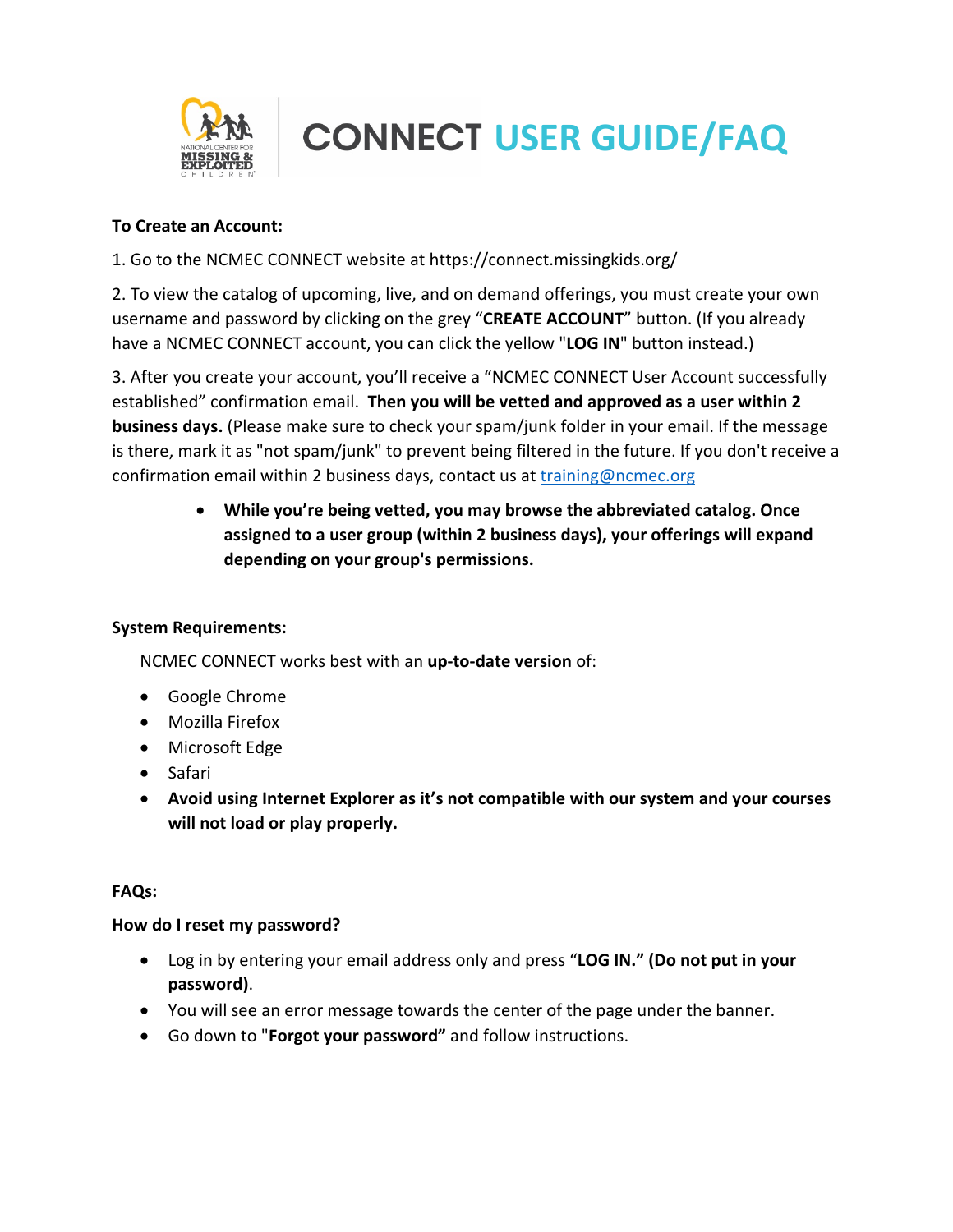#### **Why can't I see all the courses?**

• You must be vetted before you can see your full course catalog. When you create your account, you will be granted access to your training courses **within two business days**.

#### **What is the difference between a Virtual Discussion, Training and Quick CONNECTIONS?**

- **Virtual Discussions** are live webinars or on-demand recording of webinars
- **Trainings** are in-depth, self-paced learning modules
- **Quick CONNECTIONS** are micro-learning opportunities: short videos about a specific topic of interest

#### **How do I register for virtual discussions, trainings and Quick CONNECTIONS?**

- Log in to NCMEC CONNECT
- Select the course you are interested in taking
- Click the **"Register Now"** Button on the top right side of the screen
- You will immediately be registered and if the content is available on demand, you'll have immediate access to view it. If the content is an upcoming live virtual discussion, you will receive a confirmation email and can add it to your calendar once you register.

# **How do I find the courses/webinars I've registered for?**

To see what course you have registered for, go to "My Dashboard" on the left-hand menu.

# **How do I log in for a live virtual discussion I have registered for?**

- You must log on to NCMEC CONNECT to access live virtual discussions.
- Go to "My Dashboard" to locate the virtual discussion and click on it.
- Note that access to live virtual discussions may not be granted until 5-10 minutes before the start time. It's a good idea to log into NCMEC CONNECT 5-10 minutes early just in case you encounter any issues logging in or joining the live virtual discussion.
- Reminder, live virtual discussions will not load if you are using Internet Explorer. Please use another browser.

#### **What do I do if the course I am watching freezes?**

Start the course from the beginning instead of trying to start at the point where it freezes.